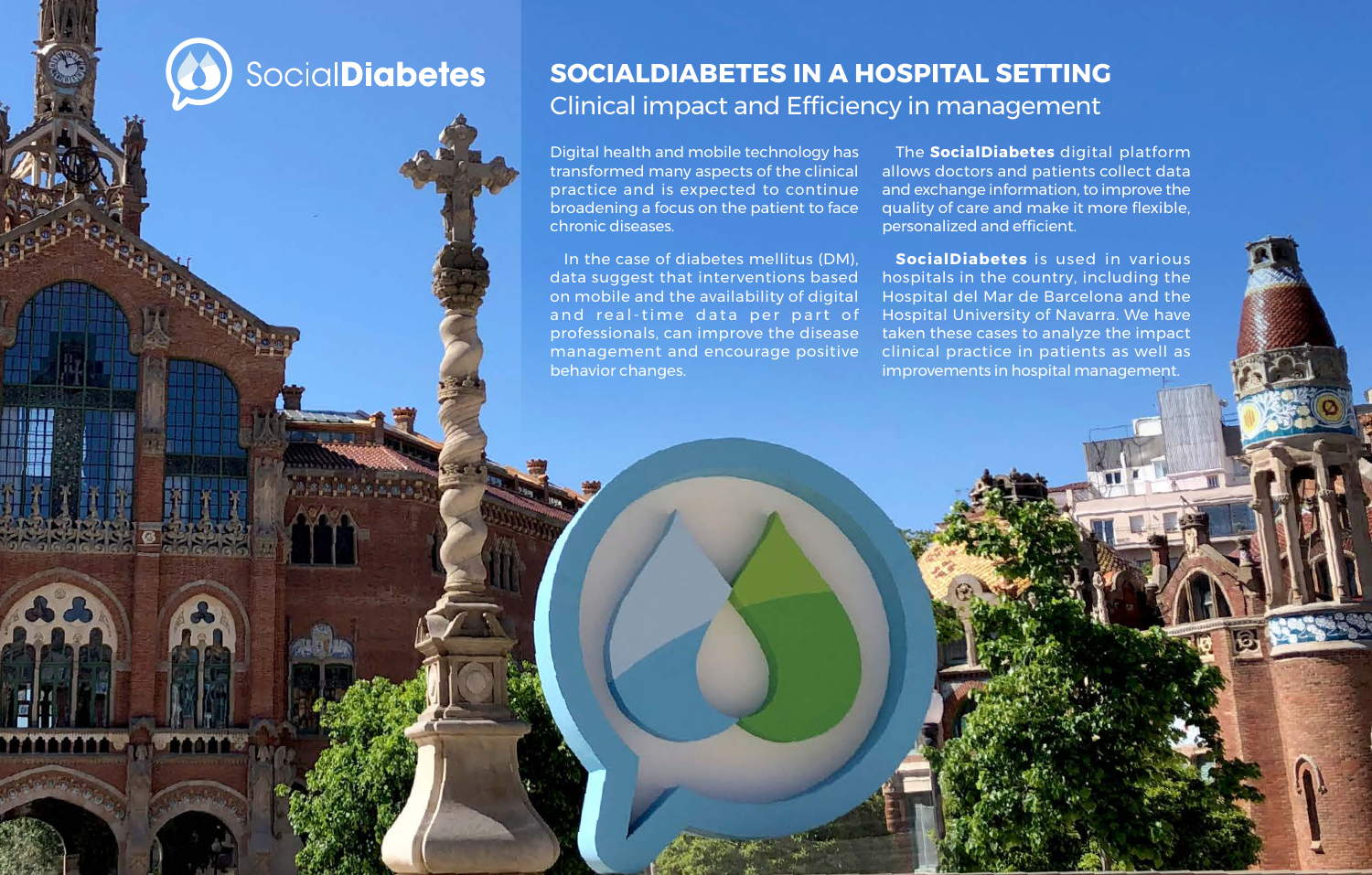

**SocialDiabetes,** the solution digital for management of diabetes



- Decision support
- Efficiency in clinical management
- Traceability of patients
- Interoperability

### **Digital health for management optimization**

**SocialDiabetes** is a system based ondigital data management to help professionals and patients to make decisions and anticipate complications.

The system allows patients to register detailed key data for self-care diabetes as glucose controls, diet and physical activity; Management medication, automatic bolus calculation insulin, graphs, trends, reminders

It allows healthcare personnel to have real-time patient data, do modifications to medical treatment, giving indications about diet and exercise; as well as being able to carry out remote consultations by video call and keep constant communication with the patient through an integrated chat.



# **Results**

**We show below impact based on real data from a universe of 763 patients (405 T1, 358 T2) and 23 health professionals who are using SocialDiabetes in their practice clinic, for a period of more than one year.**

## **Clinical impact on patients collective hospitals**

**Patients experience improvements in their glucose in blood and reduce 1 point eA1c (glycosylated hemoglobin)**



### **Overall clinical impact SocialDiabetes patients**

**Estimated Mean Glycated Hemoglobin of Users with regular use of SocialDiabetes is 6.7% for type 1 and 6.5% for type 2.**





**SocialDiabetes users with CGM (Continuous Monitor Glucose) are in range (IRR) between 80-90% of the time**

### **HCP survey results**

| Better px health control                            | 100% |
|-----------------------------------------------------|------|
| Care efficiency (save time)                         | 67%  |
| <b>Higher quality in</b><br>regular consultations   | 83%  |
| <b>Better coordination</b><br>between professionals | 75%  |
| <b>Good decision making support</b>                 | 90%  |
| Reduction of face-to-face visits                    | +50% |
| Patient engagement                                  | 92%  |

# **Patient survey results**

| SD is a good support to<br>improve my lifestyle habits                               | 89.5% |  |
|--------------------------------------------------------------------------------------|-------|--|
| SD is good for understanding<br>and knowing my own health                            | 88%   |  |
| I have increased my sense<br>of control over the disease                             | 73%   |  |
| I have increased the knowledge<br>about the impact of my<br>habits on my own health  | 71%   |  |
| Good tool to stay in<br>contact with my doctor                                       | 71%   |  |
| I have increased my<br>confidence in the general<br>health service I have received   | 75%   |  |
| I have reduced the time spent<br>in managing and traveling<br>because of my diabetes | 55%   |  |
| <b>Perception of improvement</b><br>in quality of life                               | 63%   |  |